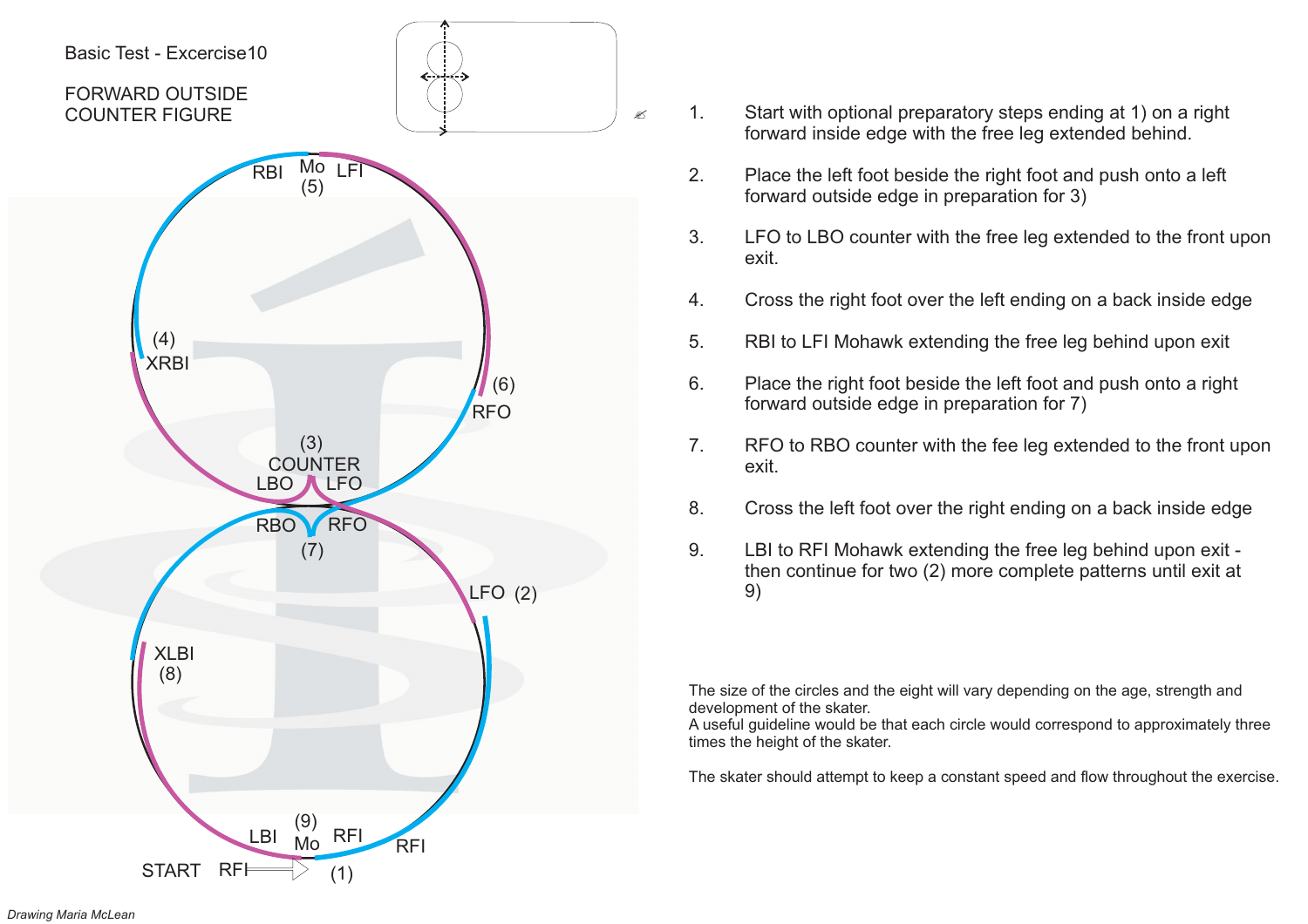

- 1. Start with optional preparatory steps ending at 1) on <sup>a</sup> left forward outside edge with the free leg extended behind.
- 2. Cross the right foot over the left and push onto <sup>a</sup> right forward inside edge in preparation for 3)
- 3. RFI to RBI counter with the free leg extended to the front upon exit.
- 4. Place the left foot beside the right foot ending on <sup>a</sup> back outside edge
- 5. LBO to RFO Mohawk extending the free leg behind upon exit
- 6. Cross the left foot over the right and push onto <sup>a</sup> left forward inside edge in preparation for 7)
- 7. LFI to LBI counter with the fee leg extended to the front upon exit.
- 8. Place the right foot beside the left foot ending on <sup>a</sup> back outside edge
- 9. RBO to LFO Mohawk extending the free leg behind upon exit then continue for two (2) more complete patterns until exit at 9)

A useful guideline would be that each circle would correspond to approximately three times the height of the skater.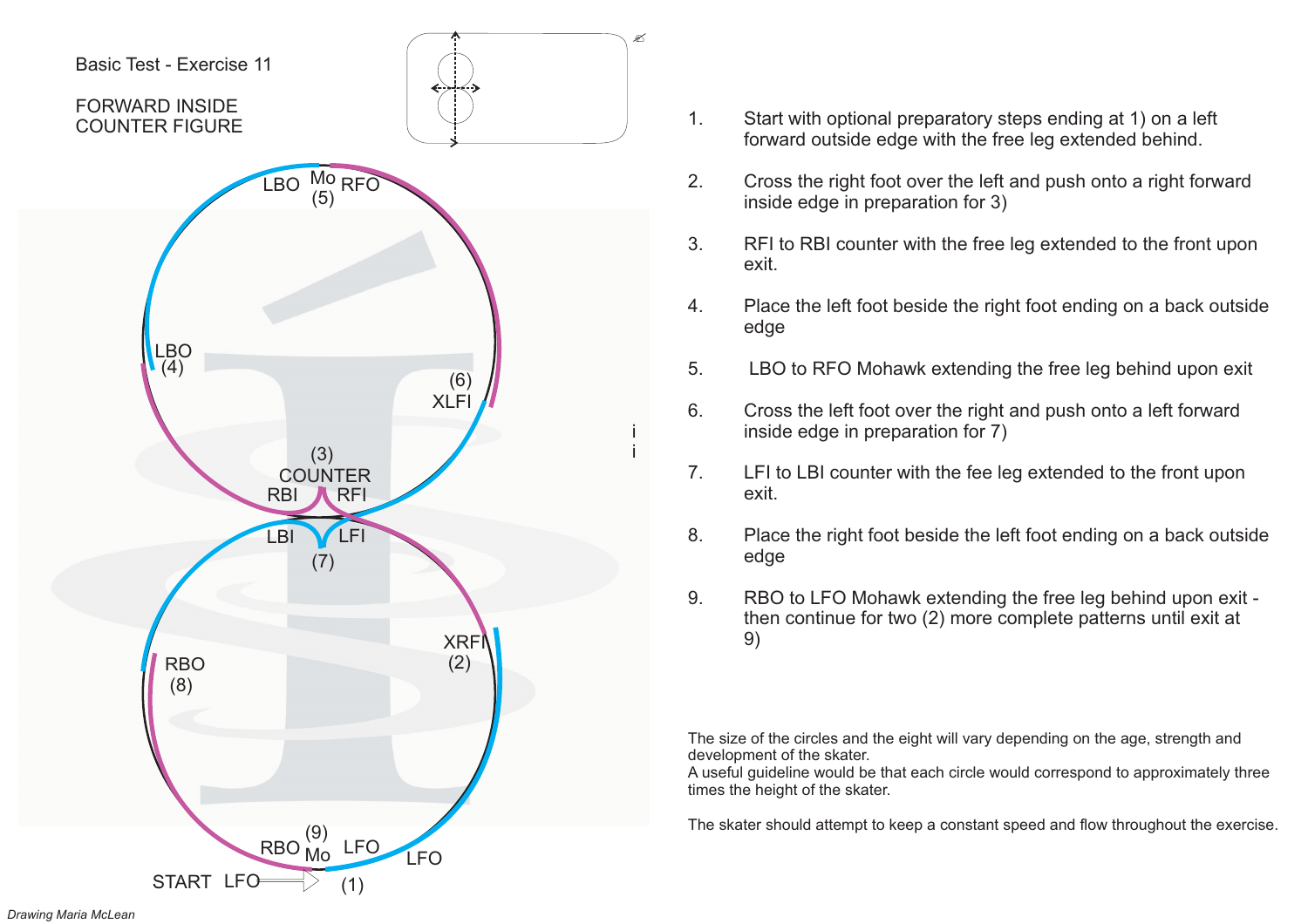

- 1. Start with optional preparatory steps ending at 1) on <sup>a</sup> left backward inside edge with the free leg extended behind.
- 2. Place the right foot beside the left and push onto <sup>a</sup> right backward outside edge in preparation for 3)
- 3. RBO to RFO counter with the free leg extended to the back upon exit.
- 4. Cross the left foot over the right ending on <sup>a</sup> forward inside edge
- 5. LFI to RBI Mohawk extending the free leg behind upon exit
- 6. Place the left foot beside the right and push onto <sup>a</sup> left backward outside edge in preparation for 7)
- 7 LBO to LFO counter with the fee leg extended to the back upon exit.
- 8. Cross the right foot over the left ending on <sup>a</sup> forward inside edge
- 9. RFI to LBI Mohawk extending the free leg behind upon exit then continue for two (2) more complete patterns until exit at 9)

A useful guideline would be that each circle would correspond to approximately three times the height of the skater.